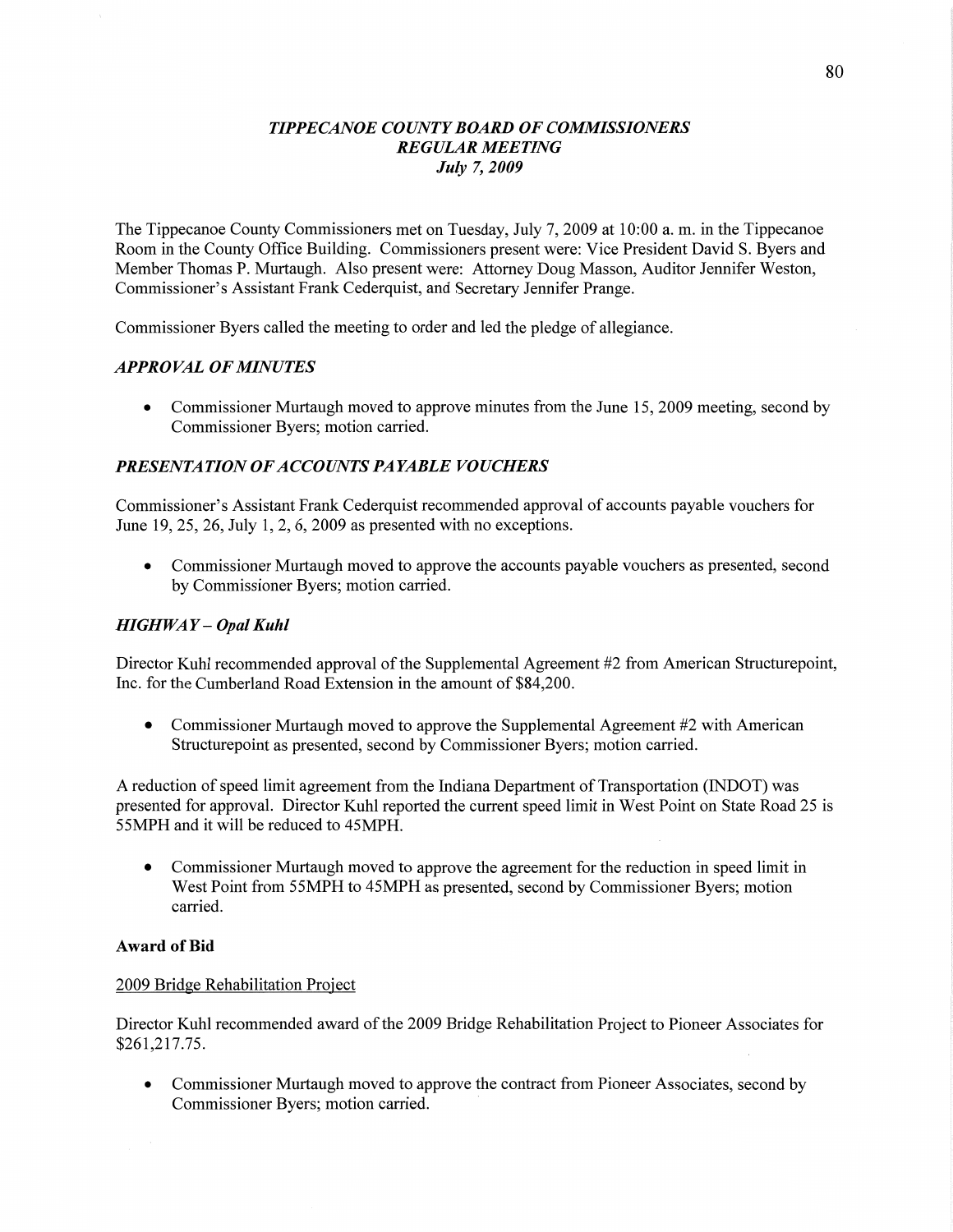## **Open &** Award of Bid

## 2009 Gravel Road Base Stabilization Project

Attorney Luhman confirmed a bid received on time in the Auditor's **Office** was accidentally omitted from scheduled opening at the last meeting. He added the bid will be reviewed and the Highway Department will make a recommendation at the end of today's meeting. Attorney Luhman opened the bid and read as follows:

BASE Construction Technologies. Inc.

### \$629,277.43

**0** Commissioner Murtaugh moved to take the bid under advisement, second by Commissioner Byers; motion carried.

Director Kuhl recommended approval of Temporary Easement Grants and Warranty Deeds for the South River Road Project as follows:

Parcel **7** & 7A — Raymond V. & Carol J. Brown

**0** Commissioner Murtaugh moved to approve the temporary easement grant and warranty deed as presented, second by Commissioner Byers; motion carried.

Parcel 35 & 35A — William & Linda Siersema

• Commissioner Murtaugh moved to approve the temporary easement grant and warranty deed as presented, second by Commissioner Byers; motion carried.

Parcel 52 & 52A - Carol Cooper

**0** Commissioner Murtaugh moved to approve the temporary easement grant and warranty deed as presented, second by Commissioner Byers; motion carried.

Parcel 58  $&$  58A - John Melville

**0** Commissioner Murtaugh moved to approve the temporary easement grant and warranty deed as presented, second by Commissioner Byers; motion carried.

**A** Warranty Deed was recommended for approval for Bridge #210 in Shadeland.

Parcel 7 Ellen Linback aka Ellen Osborn

**0** Commissioner Murtaugh moved to approve the Warranty Deed as presented, second by Commissioner Byers; motion carried.

Parcel 8A, 8B, 8C James Shamp and Tuesday Nemmer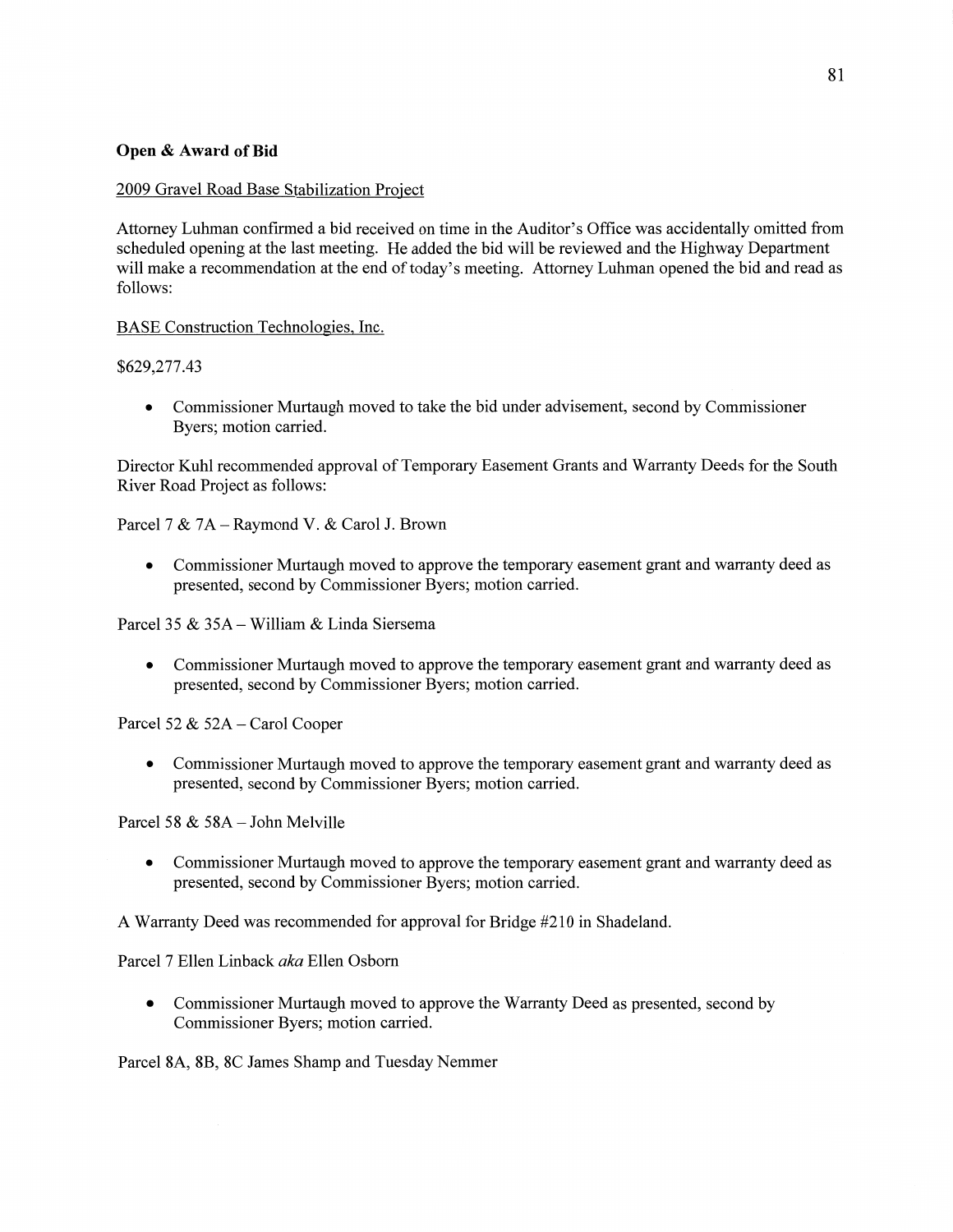**0 Commissioner** Murtaugh moved to approve the Warranty **Deeds** and Temporary Easement Grant as presented, second by Commissioner Byers; motion carried.

**A** Performance and Payment Bond was recommended for approval from Jack Isom Construction Co., Inc. in the amount of \$204,929.02 for the 2009 Bridge Deck Patching Contract.

**0** Commissioner Murtaugh moved to approve the Performance Bond and Payment Bond as presented, second by Commissioner Byers; motion carried.

**A** Maintenance Bond from Wittz & Yates, Inc. was presented for approval in the amount of \$1,612,590.68 for the completed 2008 Culvert Replacement Project.

**0** Commissioner Murtaugh moved to approve the **maintenance** bond as presented, second by **Commissioner** Byers; motion carried.

Director Kuhl presented **a** Letter of Understanding from Indiana Department of Transportation. The letter identifies an unofficial local detour for SR26 at 300 West and 500 **West.** Director Kuhl reported unofficial local detours are usually more utilized than official detours. The letter states INDOT will repair any damage done to the roads.

**0** Commissioner Murtaugh moved to approve the letter of understanding **from** the state, second by Commissioner Byers; motion carried.

**A** permit to close a road was recommended for approval in Buckingham Estatas. Director Kuhl added **<sup>a</sup>** block party is held each year in the addition. This year the event will take place on August 1, 2009 from 7:45 am. to 4:45 pm.

**0** Commissioner Murtaugh moved to approve the application to close **a** local street, **second** by Commissioner Byers; motion carried.

Director Kuhl announced Highway Garage Supervisor Jack Fisher for completing the 12-course Road **Scholars** program with the Indiana Association of Highway County Engineers and Supervisors. Director Kuhl and the Commissioners congratulated Mr. Fisher on his award.

# *JUVENILE [MAGISTRATE* **—** *Faith Graham* '

Juvenile Magistrate Faith Graham requested approval of a Full-Time Court Reporter position. Currently, she has funding for a Part-Time Court Reporter which has been difficult to fill and maintain a skilled individual. She is proposing the part-time position be replaced with the full—time position assigned to the Juvenile Magistrate for **IV-D** hearings. The county receives 66% reimbursement on all IV-D expenses. Magistrate Graham added if the position is approved the Court Reporter would also spend 1/3 of their time in Superior Court 3 for reimbursement **hearings** which would allow Superior Court 3 to reduce their part-time budget by \$10,000.

• Commissioner Murtaugh moved to approve the reallocation of funds as stated for a Full-Time Court Reporter position for the Juvenile Magistrate, second by Commissioner Byers; motion carried.

# *GRANTS* **—** *Laurie Wilson*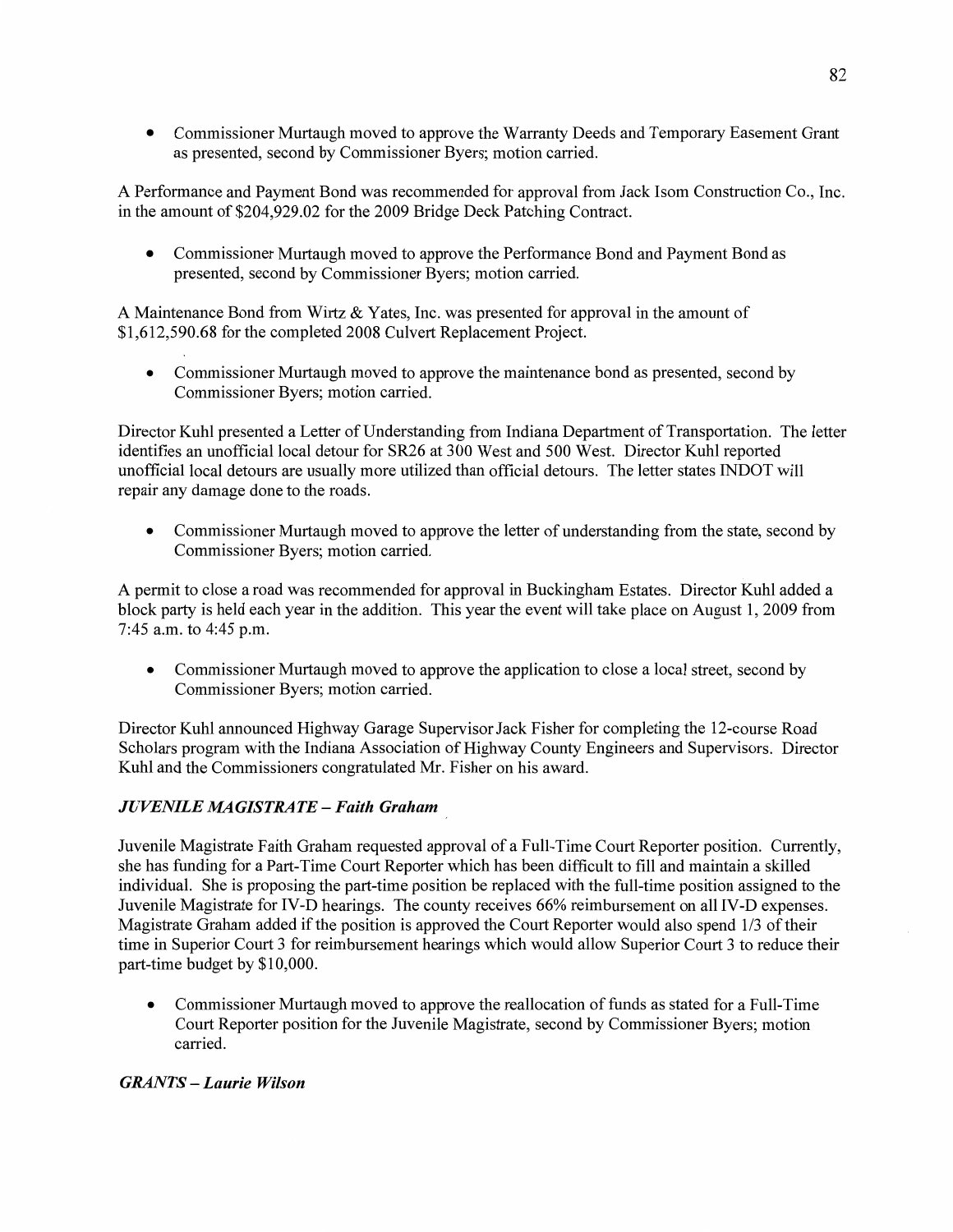**Grant** Coordinator Laurie Wilson requested permission to apply for a grant from the Department of Homeland Security for the **District** ACAMS. \$60,000 will be used for an Administrator and to provide training for cataloging the infrastructure in the district. \$101,250 will be used for contracted personnel to help complete the process.

**0** Commissioner Murtaugh moved to grant permission to apply for the grant as presented, second by Commissioner Byers; motion carried.

Permission was also requested to apply for a grant from the Indiana Criminal Justice Institute for the Community and Family Resource Center (CFRC). Jenni Murtaugh, Youth Services Director for CFRC, explained the funds will be used to support the Our Kids Our Community Board for collaboration to educate the public on youth asset building. \$12,473 is the amount of the grant, of which \$11,000 will be used for materials and advertising for the campaign, and \$1,473 for support staff.

**0** Commissioner Murtaugh moved to grant permission to apply for the grant as requested, second by Commissioner Byers; motion carried.

Ms. Wilson also requested permission to apply for grants through the **Indiana** Criminal Justice Institute for Superior Court 3 for the following:

Part-Time Pregnancy Probation Officer *-* \$3 0,000 Mentoring Program for Youth in the Juvenile Justice System *-* \$27,500 Part-Time Relief Staff for the Assessment Center *-* \$24,000 Saturday School funding *—* \$27,300 Byrne Grant for continuation of Quest program for training and forms *-* \$20,000

**0** Commissioner Murtaugh moved to grant permission to apply for the grants as presented, second by Commissioner Byers; **motion** carried.

Ms. Wilson requested permission to accept a Drug Court Grant for \$5,580 for incentives, drug testing and training conference fees.

**0** Commissioner Murtaugh moved to accept the Drug **Court** grant as presented, second by Commissioner Byers; motion carried.

Permission was also requested to apply for a Court Interpreter grant from Indiana Supreme Court for \$ **1** 6,5 00.

**0** Commissioner Murtaugh moved to accept the grant as presented, second by Commissioner Byers; motion carried.

Prosecutor Pat Harrington requested permission to apply for a **grant** from the Indiana State Police for **Internet** Crimes Against Children **(ICAC)** in the amount of \$10,000. The grant will provide equipment and training related to crimes on the internet.

**0** Commissioner Murtaugh moved to grant permission to apply for the grant as requested, second by Commissioner Byers; motion carried.

## *JUVENILE ALTERNATIVES* — *Tammy Patrick*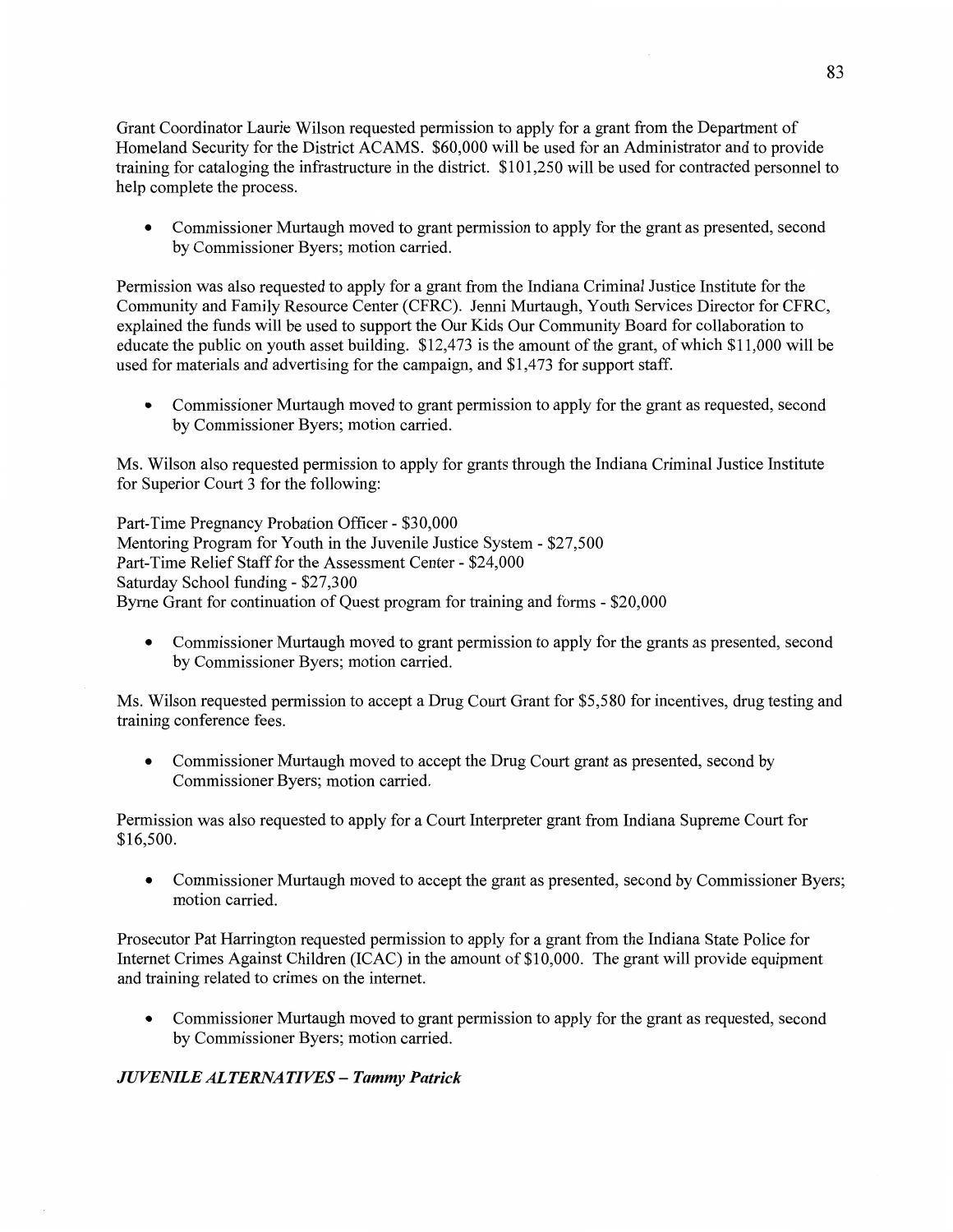Juvenile Alternative Director Tammy Patrick requested approval for a transfer of a discontinued position from Court Services. The position provides intense case management and positive community service *'* connections in the community. She explained **this** is a valuable service provided to youth in the community with substance abuse issues and low-risk youth in need of positive community connections. The salary would be provided from Community Corrections user fees and from state grant funding.

**0** Commissioner Murtaugh moved to grant permission to reallocate incentive **funds** for the juvenile case management, second by Commissioner Byers; motion carried.

Approval was requested for Memoranda of Agreement for Truancy Medication through the school systems in the county. The memorandum outlines the truancy services and **funding** provided for the program to be each:

Lafayette School Corporation *-* \$12,240 Tippecanoe School Corporation *-* \$8,160 Greater Lafayette Area Special Services *—* \$4,080 West Lafayette School Corporation *-* \$2,040

• Commissioner Murtaugh moved to approve the Memoranda of Agreement with the schools as presented, second by Commissioner Byers; motion carried.

## *APPLICATION* TO *VILLA*

**0** Commissioner Munaugh moved to approve applications to the Villa for **Richard** L. Young and Timothy Lee Schweiger, second by Commissioner Byers; motion carried.

## $UNFINISHED/NEW BUSINESS$

**0** Commissioner Murtaugh **moved** to appoint Dave Lahr to **Common** Wage Board at the **Indiana**  Veteran's Home, second by Commissioner Byers; motion **carried.** 

### **Award** of Bid

**0** Director Kuhl recommended the approval of the bid from **Milestone** Contractors for the 2009 Gravel Road Base Stabilization Project for \$621,667.65, second by Commissioner Byers; motion carried.

Auditor Weston presented the 2010 Salary Statements to the Commissioners.

### *REPORTS* ON *FILE*

Mail & Duplicating Tippecanoe County Emergency Medical Services Park & Recreation Board Clerk of Circuit **Court**  Treasurer

## *PUBLIC COMMENT*